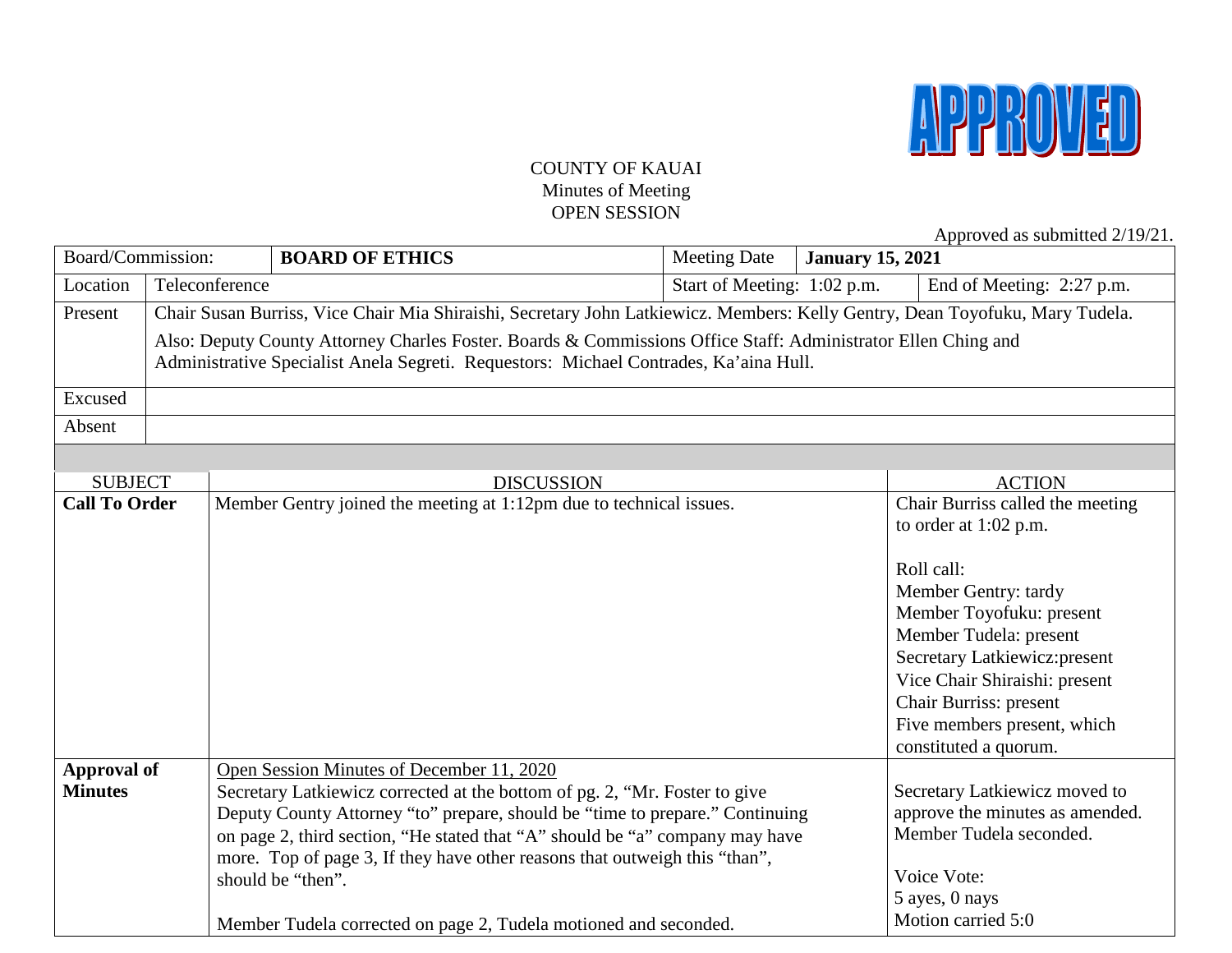| <b>SUBJECT</b>                                   | <b>DISCUSSION</b>                                                                                                                                                                                                                                                                                                                                                                                                                                                                                                                                                                                                                                                                                                                                                                                                                                                                                                                                                                                                                                                                                                                                                                                                                                                                                                                                                                                                                                                                          | <b>ACTION</b>                                                                                   |
|--------------------------------------------------|--------------------------------------------------------------------------------------------------------------------------------------------------------------------------------------------------------------------------------------------------------------------------------------------------------------------------------------------------------------------------------------------------------------------------------------------------------------------------------------------------------------------------------------------------------------------------------------------------------------------------------------------------------------------------------------------------------------------------------------------------------------------------------------------------------------------------------------------------------------------------------------------------------------------------------------------------------------------------------------------------------------------------------------------------------------------------------------------------------------------------------------------------------------------------------------------------------------------------------------------------------------------------------------------------------------------------------------------------------------------------------------------------------------------------------------------------------------------------------------------|-------------------------------------------------------------------------------------------------|
| <b>Public Testimony</b>                          | None                                                                                                                                                                                                                                                                                                                                                                                                                                                                                                                                                                                                                                                                                                                                                                                                                                                                                                                                                                                                                                                                                                                                                                                                                                                                                                                                                                                                                                                                                       |                                                                                                 |
| Communication                                    | None                                                                                                                                                                                                                                                                                                                                                                                                                                                                                                                                                                                                                                                                                                                                                                                                                                                                                                                                                                                                                                                                                                                                                                                                                                                                                                                                                                                                                                                                                       |                                                                                                 |
| <b>Request for an</b><br><b>Advisory Opinion</b> | RAO 2021-01 Request for an Advisory Opinion from Michael Contrades received<br>January 4, 2021 relating to an offer of a part-time position as the Kaua'i Field<br>Representative for Congressman-Elect Kaiali'i Kahele while also employed as a contract<br>hire.<br>Member Tudela asked if Mr. Contrades knew when his contract will end and how many<br>hours he works.<br>Mr. Contrades stated that his contract currently ends in April, he is aware there is more<br>work but it is up to the County if he will continue. He currently works 40 hours/week,<br>and takes off as needed.<br>Member Tudela asked Mr. Foster and Ms. Ching regarding conflicts relative to<br>campaigns, but is not sure if it is relevant to County employment.<br>Mr. Foster stated that there are no restrictions relative to this request. He researched<br>other counties and state ethic. State ethics said that it is not an unusual case and should<br>be dealt with like other employment issues. He stated that it is unrelated to campaign<br>issues.<br>Member Tudela clarified that if there is a finding of no conflict would they need to make<br>it clear that campaigning is not allowed.<br>Mr. Foster stated that it's at the Boards discretion to place any limitations, but it is not<br>part of his request.<br>Member Toyofuku confirmed with Mr. Foster that he could not find any previous<br>precedence and as far as the County Charter and Ethics Rules there is no ethical | Member Tudela moved to approve<br>RAO 2021-01 for discussion. Vice<br>Chair Shiraishi seconded. |

concerns. He further stated that he is comfortable with approving, Mr. Contrades, as Mr.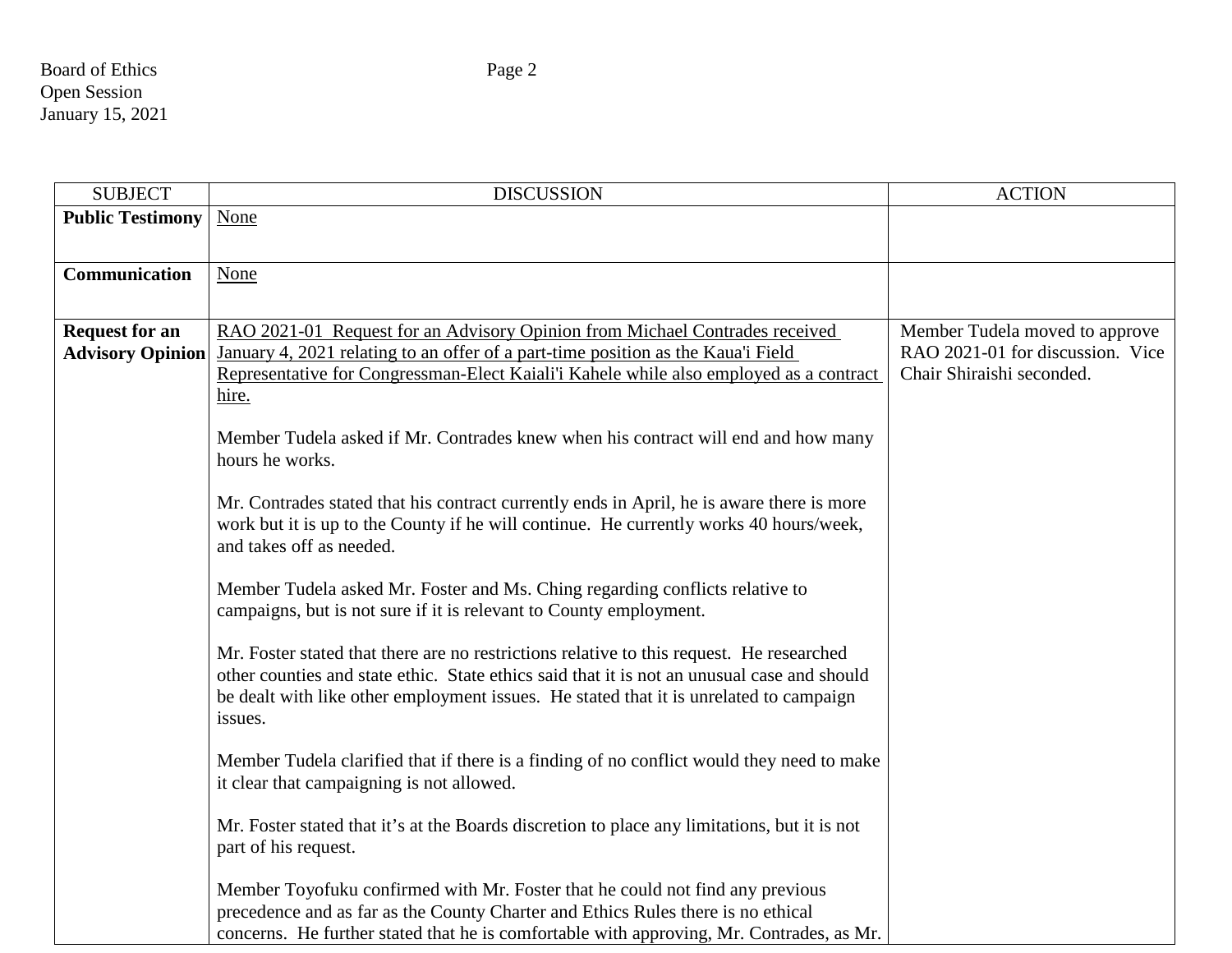# Board of Ethics Page 3 Open Session January 15, 2021

| <b>SUBJECT</b> | <b>DISCUSSION</b>                                                                            | <b>ACTION</b>                        |
|----------------|----------------------------------------------------------------------------------------------|--------------------------------------|
|                | Contrades has spoken to the Mayor and HR and they have no issues with it and is              |                                      |
|                | supportive. He also noted the response from the Federal Ethics with three conditions as      |                                      |
|                | well as Congressman Kahale's understanding under those conditions. He understands            |                                      |
|                | that he will have to follow all federal rules and guidelines so is not concerned with the    |                                      |
|                | campaigning.                                                                                 | Vice Chair Shiraishi moved to find   |
|                | Chair Burriss entertained a motion.                                                          | no conflict. Member Toyofuku         |
|                |                                                                                              | seconded.                            |
|                | Vice Chair Shiraishi thanked Mr. Contrades for providing the Board with information          |                                      |
|                | that the Board would want. She also appreciated that he stated that he will not engage in    | Voice Vote:                          |
|                | Federal work on County time and will recuse himself or seek Board clarification should a     | 6 ayes, 0 nays                       |
|                | conflict arise along with the three conditions from Federal Ethics.                          | Motion carried 6:0                   |
|                |                                                                                              |                                      |
|                | RAO 2021-02 Request for an Advisory Opinion from Ka'aina Hull received January 5,            | Secretary Latkiewicz moved to        |
|                | 2021 relating to an outside employment offer to be the Kaua'i Field Representative for       | receive RAO 2021-02 for              |
|                | the Office of Senator Brian Schatz.                                                          | discussion. Member Tudela            |
|                |                                                                                              | seconded.                            |
|                | Chair Burriss entertained a motion to receive or find no conflict.                           |                                      |
|                |                                                                                              | Voice Vote:                          |
|                | The Board did not have any questions for Mr. Hull.                                           | 6 ayes, 0 nays<br>Motion carried 6:0 |
|                | Chair Burriss entertained a motion to find no conflict.                                      |                                      |
|                |                                                                                              |                                      |
|                | Member Toyfuku stated that the request is similar to Mr. Contrades request except for a      |                                      |
|                | U.S. Senator and he also has the Mayor and Managing Director's support. He wanted to         |                                      |
|                | make it clear that Mr. Hull will take his own personal time to conduct his duties as liaison |                                      |
|                | for Senator Schatz.                                                                          |                                      |
|                |                                                                                              |                                      |
|                | Mr. Hull stated that he will take vacation when he has to take meetings or when the          |                                      |
|                | Senatir visits.                                                                              |                                      |
|                |                                                                                              |                                      |
|                | Member Toyofuku pointed out that this is a similar situation to Mr. Izumo and for the        |                                      |
|                | record having Mr. Contrades and Mr. Hull as liaisons for a Congressman and a Senator         |                                      |
|                | on paper may be or will be a benefit to the County of Kauai.                                 |                                      |
|                | Mr. Hull responded to concerns of campaigning activities. He stated that the Federal         |                                      |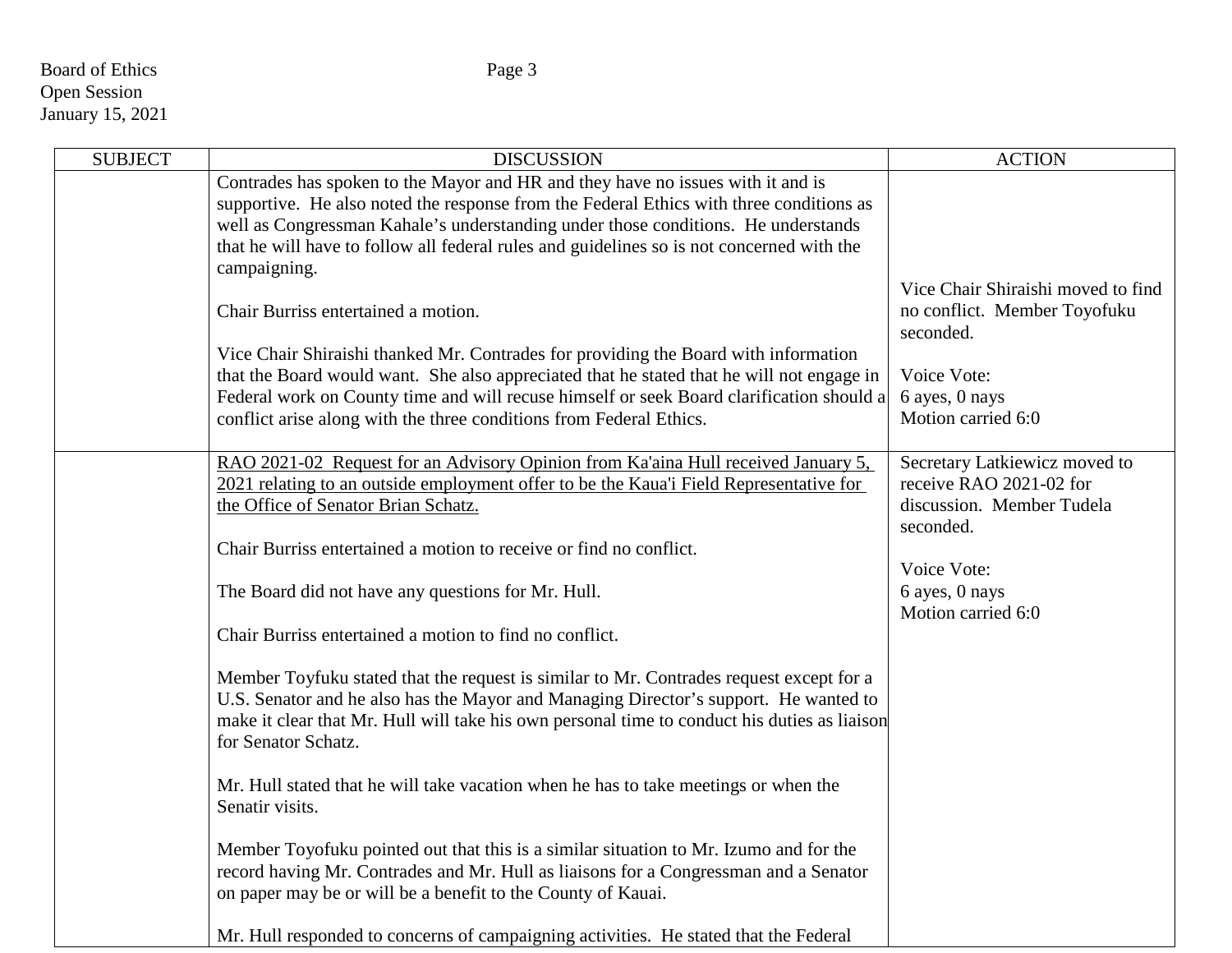# Board of Ethics Page 4 Open Session January 15, 2021

| <b>SUBJECT</b>     | <b>DISCUSSION</b>                                                                                                                                                                                                                                                                                                                                                                                     | <b>ACTION</b>                                                                                                                                |
|--------------------|-------------------------------------------------------------------------------------------------------------------------------------------------------------------------------------------------------------------------------------------------------------------------------------------------------------------------------------------------------------------------------------------------------|----------------------------------------------------------------------------------------------------------------------------------------------|
|                    | Standards are stricter than State and County standards, and that when campaigns occur at<br>the Federal level salaried staff cannot take part in the campaign. He noted that staff may<br>take leave away from the office to participate, but that he will not be participating with<br>the campaign.                                                                                                 | Member Tudela moved to find no<br>conflict. Vice Chair Shiraishi<br>seconded.<br>Voice Vote:<br>6 ayes, 0 nays<br>Motion carried 6:0         |
| <b>Business</b>    | BOE 2020-34 Discussion and possible action regarding the adoption of the Charter<br>Amendment on Disclosure Statements and next steps (Deferred 11/20/2020,<br>$12/11/2020$ .<br>Ms. Ching suggested asking for a motion to defer due to length of agenda.<br>Chair Burriss entertained a motion to defer.                                                                                            | Vice Chair Shiraishi moved to defer<br>BOE 2020-34. Secretary<br>Latkiewicz seconded.<br>Voice Vote:<br>6 ayes, 0 nays<br>Motion carried 6:0 |
|                    | BOE 2020-37 Discussion and possible action regarding Advisory Opinion in response<br>to RAO 2020-05.<br>For review only.                                                                                                                                                                                                                                                                              | No action.                                                                                                                                   |
| <b>Disclosures</b> | Employees:<br>1. Mason Chock, Councilmember<br>2. Felicia Cowden, Councilmember<br>3. Bill DeCosta, Councilmember<br>4. Luke Evslin, Councilmember<br>5. Arryl Kaneshiro, Councilmember<br>6. KipuKai Kuali'i, Councilmember<br>7. Bernard Carvalho Jr., Councilmember<br>8. Jade Fountain-Tanigawa, County Clerk<br>9. Scott Sato, Deputy County Clerk<br>10. Laura Barzilai, Deputy County Attorney |                                                                                                                                              |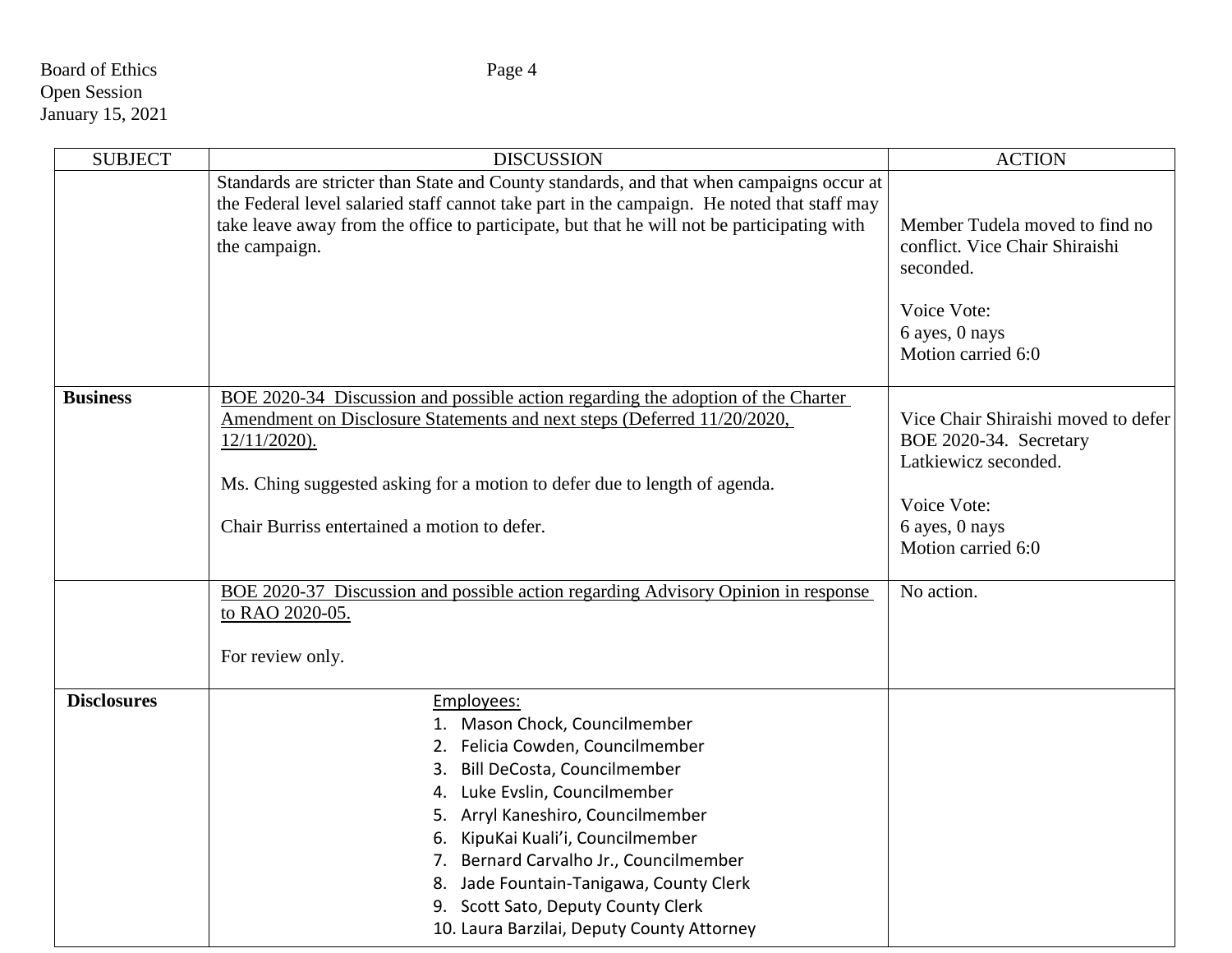Board of Ethics Page 5 Open Session January 15, 2021

| <b>SUBJECT</b> | <b>DISCUSSION</b>                                                                      | <b>ACTION</b>                                                               |
|----------------|----------------------------------------------------------------------------------------|-----------------------------------------------------------------------------|
|                | 11. Rebecca Like, Second Deputy Prosecuting Attorney                                   |                                                                             |
|                | 12. Jennifer Winn, Deputy Prosecuting Attorney                                         |                                                                             |
|                | 13. Kimberly Torigoe, Deputy Prosecuting Attorney                                      |                                                                             |
|                | 14. Keola Siu, Deputy Prosecuting Attorney                                             |                                                                             |
|                | 15. Katherine Caswell, Deputy Prosecuting Attorney                                     |                                                                             |
|                | 16. Justin Kollar, Prosecuting Attorney                                                |                                                                             |
|                | 17. Anne Clarkin, Deputy Prosecuting Attorney                                          |                                                                             |
|                | 18. Tyler Saito, Deputy Prosecuting Attorney                                           |                                                                             |
|                | 19. Tracy Murakami, Deputy Prosecuting Attorney                                        |                                                                             |
|                | 20. Michelle Lizama, Deputy Director of Finance                                        |                                                                             |
|                | 21. Cecilio Balaris Jr., Liquor Control Acting Director                                |                                                                             |
|                | 22. Nalani Brun, Office of Economic Development Director                               |                                                                             |
|                | 23. Sarah Blane, Chief of Staff                                                        |                                                                             |
|                | 24. Todd Dickenson, Deputy Prosecuting Attorney                                        |                                                                             |
|                | 25. Matthew Arakawa, Deputy Prosecuting Attorney                                       |                                                                             |
|                | 26. Michael Gibson, Deputy Fire Chief                                                  |                                                                             |
|                | 27. Leon Davenport III, Deputy Prosecuting Attorney                                    |                                                                             |
|                | 28. Henry Ross III, Deputy Prosecuting Attorney                                        |                                                                             |
|                | 29. Jeen Hee Kwak Pang, Deputy Prosecuting Attorney                                    |                                                                             |
|                | Volunteers:                                                                            |                                                                             |
|                | 30. Marissa Sandblom, Charter Review Commissioner                                      |                                                                             |
|                | 31. Laurie Yoshida, Salary Commissioner                                                |                                                                             |
|                | 32. Kenneth Rainforth, Police Commissioner                                             |                                                                             |
|                | 33. Dean Toyofuku, Board of Ethics Member                                              |                                                                             |
|                | Members noted that Tyler Saito is incomplete, position left blank and no source of     | Secretary Latkiewicz moved to                                               |
|                | income.                                                                                | approve $\#1 - \#17$ inclusive and $\#19$ -<br>#31 inclusive. Member Tudela |
|                |                                                                                        | seconded.                                                                   |
|                | Secretary Latkiewicz is concerned about the use of abbreviations and incompleteness of |                                                                             |
|                | positions being completely filled in. Board discussed enlarging that section to the    | Voice Vote:                                                                 |
|                | electronic form, and ask for acronyms to be spelled out.                               | 6 ayes, 0 nays<br>Motion carried 6:0                                        |
|                | Secretary Latkiewicz noted that Kenneth Rainforth's income includes his wife's.        |                                                                             |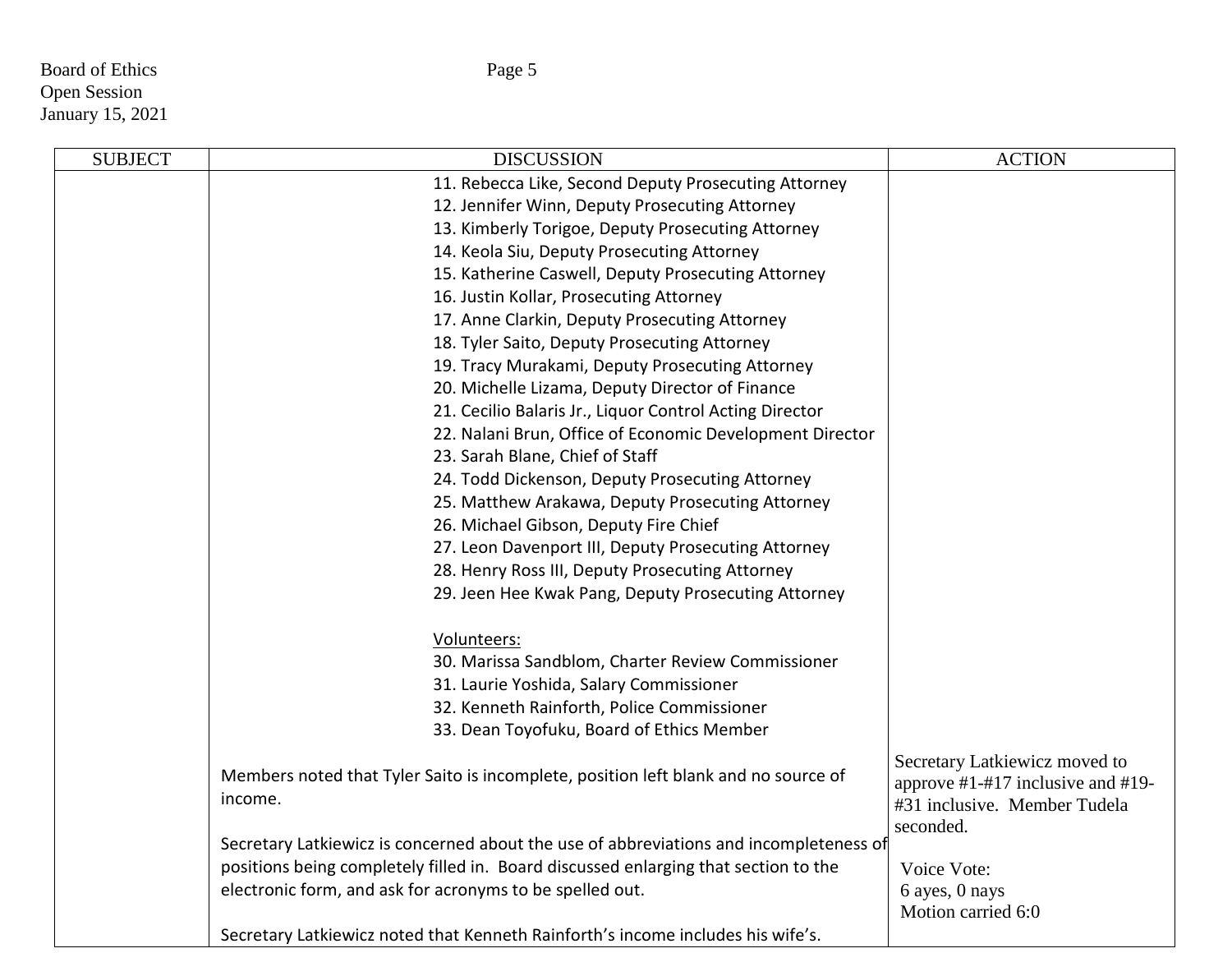# Board of Ethics Page 6 Open Session January 15, 2021

| <b>SUBJECT</b> | <b>DISCUSSION</b>                                                                                                                                                                                         | <b>ACTION</b>                                                                                                                                                            |
|----------------|-----------------------------------------------------------------------------------------------------------------------------------------------------------------------------------------------------------|--------------------------------------------------------------------------------------------------------------------------------------------------------------------------|
|                | Board discussed whether more information is a problem, as well as breaking out Stocks<br>and Bonds and specifying brokerage firm, assets manager versus the income of each,<br>pension, stocks and bonds. |                                                                                                                                                                          |
|                | Chair Burriss entertained a motion to send back anything that is not submitted by<br>category.                                                                                                            | Secretary Latkiewicz moved to<br>approve #33. Vice Chair Shiraishi<br>seconded.                                                                                          |
|                | Ms. Ching deferred to Mr. Foster regarding the motion and that it is a policy and is not<br>an agenda item.                                                                                               | Voice Vote:<br>5 ayes, 0 nays                                                                                                                                            |
|                | Mr. Foster stated that it can be a part of discussion but no action can be taken.                                                                                                                         | Motion carried 5:0:1<br>Member Toyofuku abstained                                                                                                                        |
|                | Chair Burriss entertained a motion to approve 1 - 17 inclusive and 19-31 inclusive and<br>33. Vice Chair Shiraishi pointed that Member Toyofuku's needs to be separate.                                   | Member Tudela moved to return<br>#18 for occupation and source of<br>income. Secretary Latkiewicz<br>seconded.                                                           |
|                |                                                                                                                                                                                                           | Voice Vote:<br>6 ayes, 0 nays<br>Motion carried 6:0                                                                                                                      |
|                |                                                                                                                                                                                                           | Secretary Latkiewicz moved to<br>return #32 for clarification on his<br>own income, independent, and<br>sources of income broken down.<br>Vice Chair Shiraishi seconded. |
|                |                                                                                                                                                                                                           | Voice Vote:<br>6 ayes, 0 nays<br>Motion carried 6:0                                                                                                                      |
|                | Board recessed from 1:57pm-2:02pm                                                                                                                                                                         |                                                                                                                                                                          |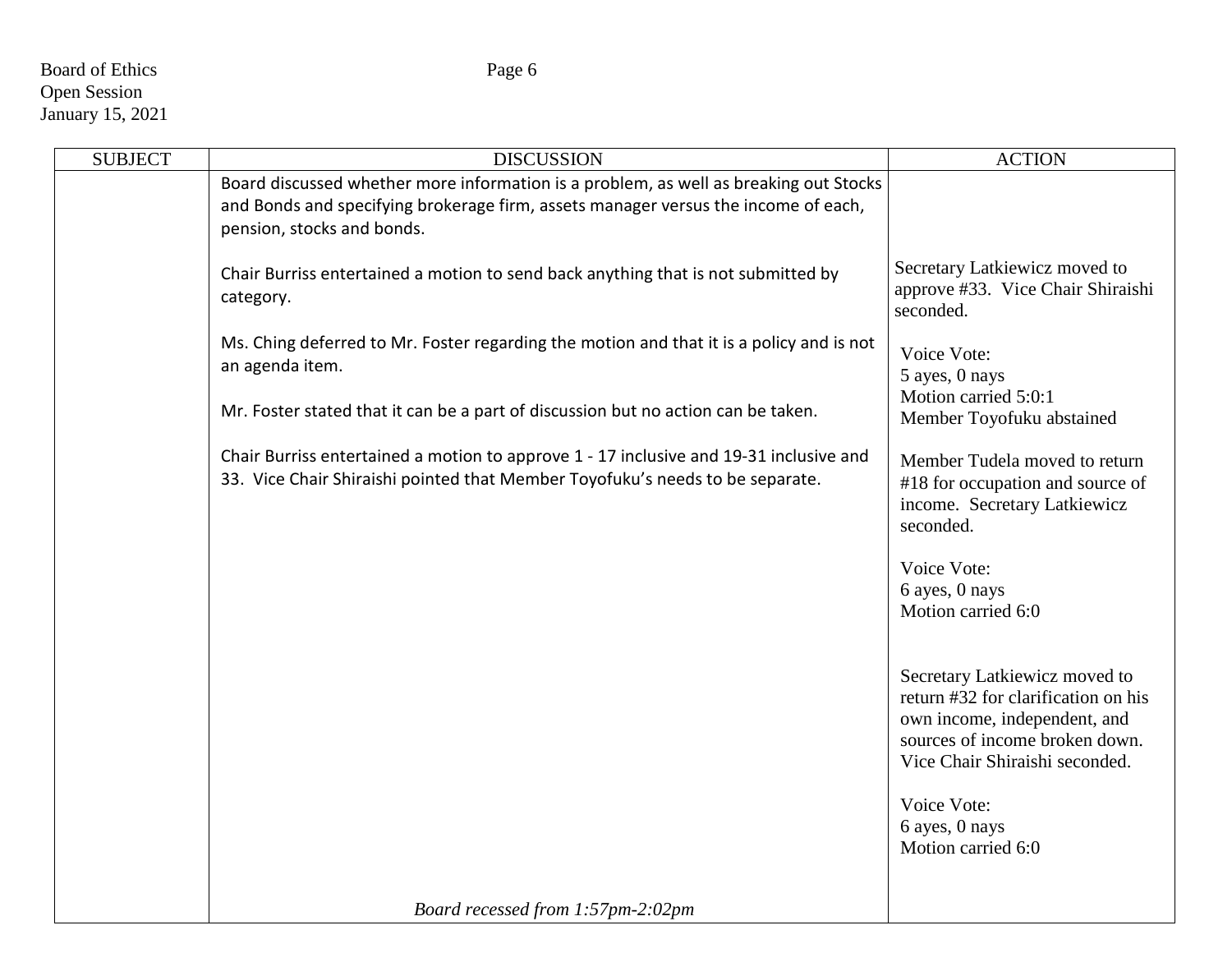# Board of Ethics Page 7 Open Session January 15, 2021

| <b>SUBJECT</b>           | <b>DISCUSSION</b>                                                                                    | <b>ACTION</b>                     |
|--------------------------|------------------------------------------------------------------------------------------------------|-----------------------------------|
| <b>Executive Session</b> | ES-035 Pursuant to Hawai'i Revised Statutes $\S 92-4$ , $\S 92-5(a)(4)$ , $\S 92-9(a)(1-4)$ and (b), |                                   |
|                          | the purpose of this Executive Session is for the Board to approve or amend the Executive             |                                   |
|                          | Session Minutes of December 11, 2020, and to consult with its attorney on issues                     |                                   |
|                          | pertaining to the Board's powers, duties, privileges, immunities, and /or liabilities as             |                                   |
|                          | they may relate to this item.                                                                        |                                   |
|                          | ES-036: BOE 2020-33 Pursuant to Hawai'i Revised Statutes §92-4 and §92-5 (a) and                     | Member Toyofuku moved to go       |
|                          | (2) and (4), the purpose of this Executive Session is for the Board to discuss and possibly          | into executive session at 2:02pm. |
|                          | make decisions regarding the resolution of Complaint No. 20-001 and other related                    | Member Tudela seconded.           |
|                          | matters.                                                                                             |                                   |
|                          |                                                                                                      | Voice vote:                       |
|                          |                                                                                                      | 6 ayes, 0 nays                    |
|                          | The Board moved into Executive Session at 1:52 pm                                                    | Motion carried 6:0                |
|                          |                                                                                                      |                                   |
|                          |                                                                                                      |                                   |
| <b>Return to Open</b>    |                                                                                                      | The Board resumed in Open         |
| <b>Session</b>           |                                                                                                      | Session at 2:23pm                 |
|                          |                                                                                                      |                                   |
|                          |                                                                                                      | Roll call:                        |
|                          |                                                                                                      | Member Gentry: present            |
|                          |                                                                                                      | Member Toyofuku: present          |
|                          |                                                                                                      | Member Tudela: present            |
|                          |                                                                                                      | Secretary Latkiewicz: present     |
|                          |                                                                                                      | Vice Chair Shiraishi: present     |
|                          |                                                                                                      | Chair Burriss: present            |
|                          |                                                                                                      | Six members present, which        |
|                          |                                                                                                      | constituted a quorum.             |